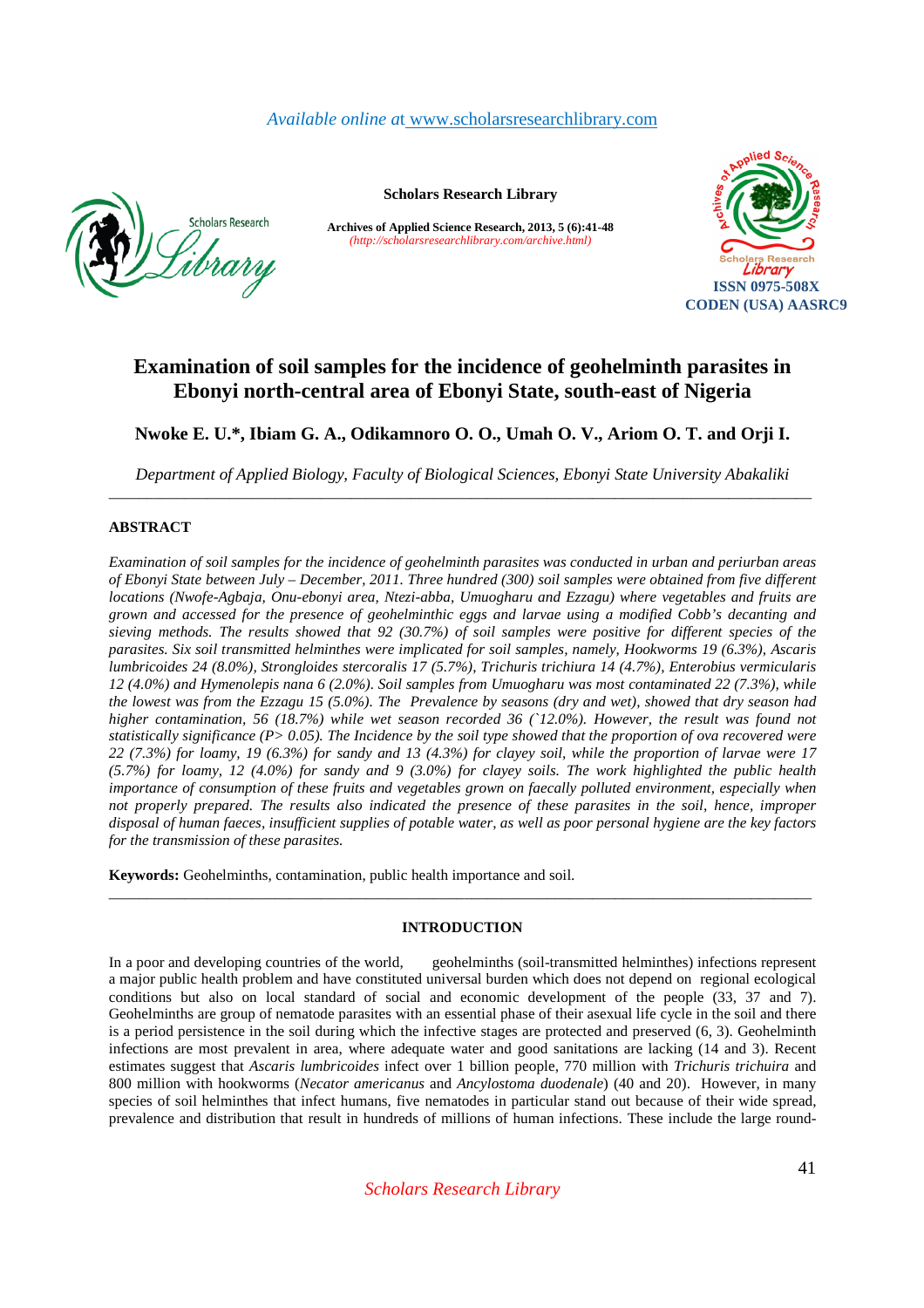worms, *Ascaris lumbricoides,* the whipworm, *Trichuris trichiura, Strongyloides stercoralis* and two species of hookworms, (*Necator americanus* and *Ancylostoma duodenale*) and *Enterobius vermicularis.* Three of these (*Ascaris lumbricoides, Trichuris trichiura* and *Enterobius vermicularis)* enter the body through the mouth in the form of ova, which will later hatch into larvae; while hookworms and *Strongyloides stercoralis* access the body by larval penetrationof the skin (38 and 18).The public health importance of soil transmitted helminthic infections ranked highest in morbidity rate among school aged children who often present much heavy worm infections because of their vulnerability to nutritional deficiency and close contact with soil (7). These infections have been shown to impact negatively on the physical fitness and cognitive performance of the pupils (3). Intestinal obstruction or rectal prolapse, granuloma, intense malnutrition, iron-deficiency, anaemia, morbidity, mortality, dysentery syndrome, fever, dehydration, vomiting and colitis are the major complications associated with soil transmitted helminthic infections (10). It is well established that indiscriminate disposal of human and animals' faeces, poor personal hygiene and inadequate water supply contribute to high levels of soil transmitted helminthic infections (8 and 32). Soil-transmitted helminthes are some of the most common and infective agents of mankind and are responsible for high morbidity throughout the developing world. This is of great importance in health of many populations in third world countries where illiteracy, poverty and associated poor environmental sanitation practices have been implicated in the heavy burden of helminthiasis among children (34 and 39). Nigeria like other developing countries is faced with the dilemma of inadequate disposal of excreta-related human waste discharged into the environment. Thus, the area of this study in rural farming communities of Ebonyi state, it has been a routine practice defecating on open fields and farmlands thereby giving a stable soil contamination with *Ascaris* eggs throughout the year as it concerns open and indiscriminate defecation. (16) reported high rate of helminthic infections among people without toilet facilities in Lagos State, Nigeria. Contaminations of soil with parasite eggs, thus, constitute a most important risk factor for soil transmitted helminthes as well as for zoonotic helminthic infections. Other researchers demonstrated that, there is consistent intestinal helminthiasis caused by hookworms which are common diseases among rural populations in Nigeria (13). High prevalence was also recorded among pupils whose parents' occupations are farming as in accordance with the report of (28 and 13), who stated a very high incidence rate in females (91.6%) than in males (83.0%). These children follow their parents to the farm. According to (15), who carried out sample studies on some fruits and vegetables in Enugu State, the ova of *Ascaris lumbricoides* was 76.4% and *Trichuris trichuria* 8.30% while the larvae were those of hookworms 10.40% and *Strongyloides stercoralis* 4.90%. (42), in Lagos State, incidence of *Ascaris* was 35.75%, *Trichuris*, 33.30%, Hookworms, 29.15%, *Strongyloides*, 5.90% and *Enterobius vermicularis* 0.40%. The infective *Ascaris* eggs, in endemic areas, have reportedly been found adhering to cooking and eating utensils, fruits, vegetables, furniture, door handles, money and fingers (21). This study was undertaken to identify, assess, evaluate the prevalence and the seasonal variation of geohelminths contamination and suggest ways by which the level of infection can be reduced in Ebobyi North-Central area of Ebonyi State, South East of Nigeria.

\_\_\_\_\_\_\_\_\_\_\_\_\_\_\_\_\_\_\_\_\_\_\_\_\_\_\_\_\_\_\_\_\_\_\_\_\_\_\_\_\_\_\_\_\_\_\_\_\_\_\_\_\_\_\_\_\_\_\_\_\_\_\_\_\_\_\_\_\_\_\_\_\_\_\_\_\_\_

# **MATERIALS AND METHODS**

# **Study area**

The survey was conducted in Eboyi North-Central Arae of Ebonyi State, Umuogharu in Ezza North Local Government Area, Ezzagu in Ishielu L.G.A., Ntezi-Abba and Rice-mill in Abakaliki Local Government Area, Nwofe-Agbaja in Izzi Local Government Area. Farmers in these locations live sparsely except Abakaliki Local Government Area and cultivate their vegetables and fruits around their houses. The rainfall pattern is between 150mm-300mm. The annual rainfall has its peak in July; a short break occurs during the month of September, the rain comes again, which finally declines between the months of October and November each year. The average temperature of the area is 29<sup>o</sup>C during the rainy season and  $32^{\circ}$ C in the months of dry seasons (December- April). The main occupation of people of the areas is farming at subsistence level and trading. Sanitation facilities are either non-existent or grossly inadequate in the study areas. Thus, defecation on open farm lands is a popular practice. These conditions furnish predisposing factors to many parasitic and other diseases.

#### **Sample collections and analysis**

#### **Collection of soils from contaminated foci**:

A pin quadrat was thrown at random on the vegetable gardens and shovel was used to collect 2cm deep top soils at 10 sampling sites in one field each month, in the amount of about 200g each from each quadrant area. The sample collected were kept in black polythene bags and taken to laboratory. A total of 300 samples were collected in different locations. The average temperature of the soils when tested was  $28^{\circ}$ C for all the areas. The collection was done in the morning hours from  $6.00 \text{ am } - 11$ am, when the larvae and eggs of geohelminths are still active and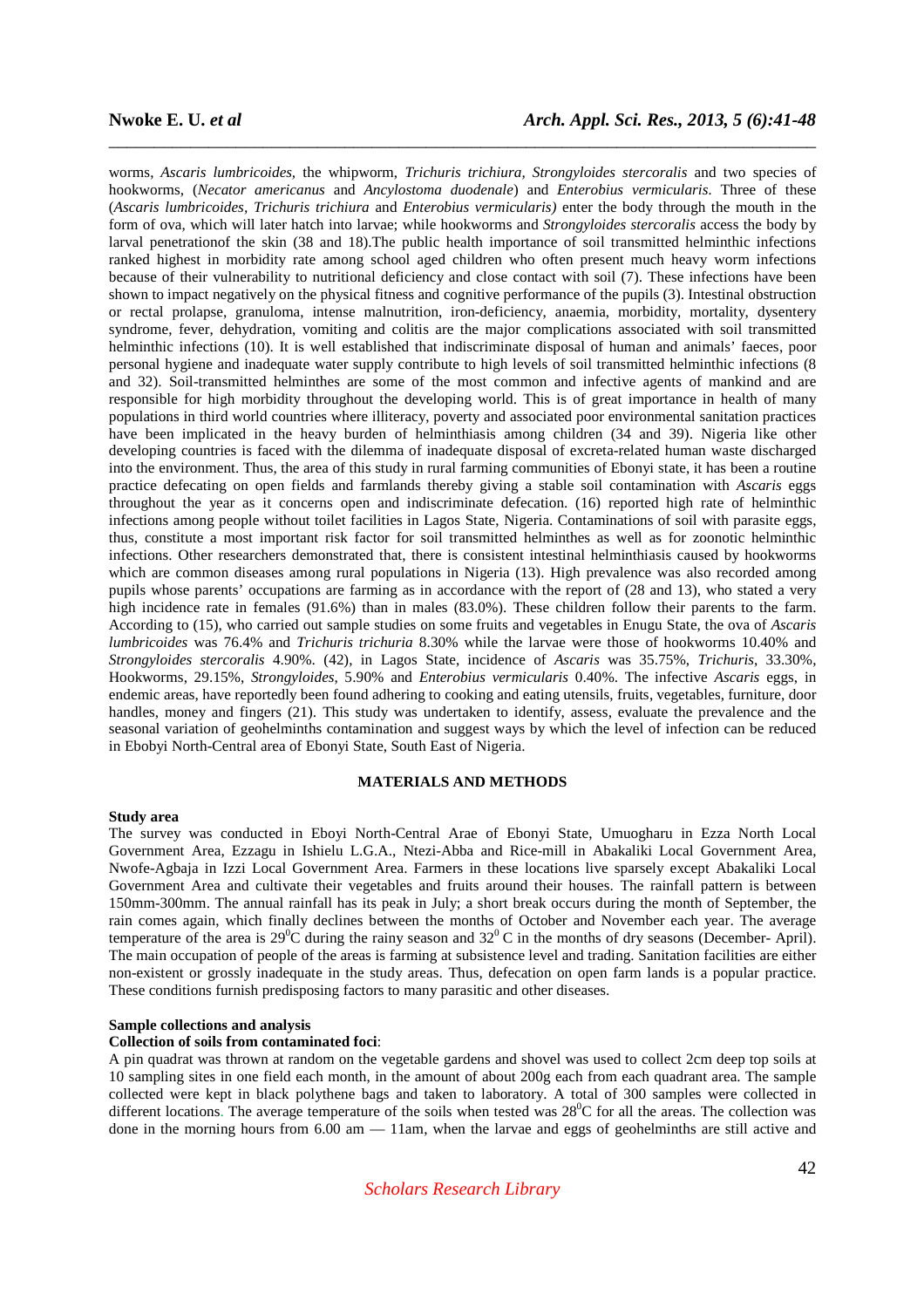fresh. These soils are mostly loamy soil, rich in organic manure or nutrients. It is predominantly a pre-urban setting with mainly banana trees, grassy areas and houses. The humidity is always favourable with the soil full of moisture.

\_\_\_\_\_\_\_\_\_\_\_\_\_\_\_\_\_\_\_\_\_\_\_\_\_\_\_\_\_\_\_\_\_\_\_\_\_\_\_\_\_\_\_\_\_\_\_\_\_\_\_\_\_\_\_\_\_\_\_\_\_\_\_\_\_\_\_\_\_\_\_\_\_\_\_\_\_\_



### **Detection of helminthic eggs in the soil**

The parasite eggs and larvae were detected using modified Cobb's decanting and sieving method (9). This method requires five buckets (white plastic buckets preferably) and three series of sieves of 1000µm, 215µm and 65µm. The contaminated soil samples (100g) of top soil were suspended with 1-litre of water in white plastic bucket and when heavy particles have settled, the nematode suspension is poured off (decanted). Stir the remaining sediment again with water and decant the supernatant in the same plastic bowl. Repeat a third time. The sediment in the beaker can be discarded. A proper stirred mixture of suspension (supernatant) was first filtered with 1000um aperture into the second bucket, leaving behind heavy soil particles on the top of 1000µm sieve. Shake the sieve, which is submerged in the suspension, to help nematodes to pass through. The debris remaining on the 1000 µm sieve can be discarded.The filtrate was then turned into another bucket through the 215µm sieve, to obtain the residue. The residue was stained with eosin (8.0ml) solution and filtrate of the second sieve was then turned into another bucket with the third sieve of 65µm. The filtrate of the last sieve was left overnight until, so that the water could settle down, excess water was decanted out and centrifuged. The preparations were examined or viewed under microscope for the parasites using, X10 and X40 objectives.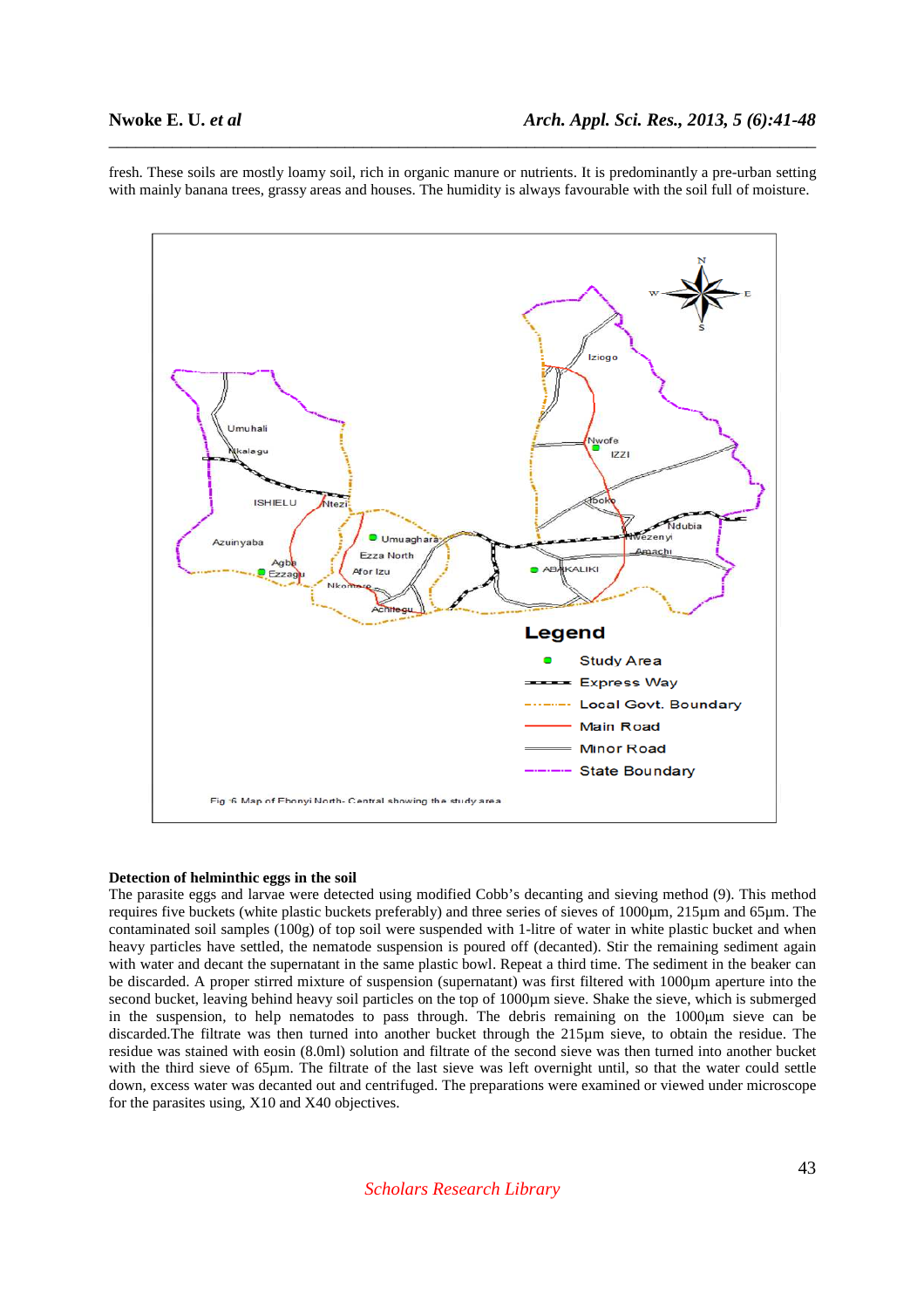# **RESULTS**

\_\_\_\_\_\_\_\_\_\_\_\_\_\_\_\_\_\_\_\_\_\_\_\_\_\_\_\_\_\_\_\_\_\_\_\_\_\_\_\_\_\_\_\_\_\_\_\_\_\_\_\_\_\_\_\_\_\_\_\_\_\_\_\_\_\_\_\_\_\_\_\_\_\_\_\_\_\_

The results of the study revealed an overall prevalence of soil transmitted helminth infections of 92 (30.7%) out of the 300 soil samples examined for the parasites (Table 1). The reult in table 1, shows the true parasitic profile of contamination of soil in different locations. The screened soil samples from each location showed that Umuogharu was most contaminated 22 (7.3%), followed by Onu-Ebonyi area with occurrence of 20 (6.7%), while the lowest was from the Ezzagu, 15 (5.0%). However, statistical analysis did not show a significant difference among the results obtained on the five locations (P> 0.05).

Table 2, shows the frequency of isolated intestinal parasites from different soil samples. *Ascaris lumbricoides* had the highest occurrence in the contaminated foci, 24 (8.13%), followed by Hookworms 19 (6.3%) and *Strongyloides stercoralis* species had 17 (5.7%). While the least contamination was *Hymenolepis nana* of 6 (2.0%). The results of presented study also showed that the contamination of soil with parasite eggs was considerably higher on loamy soil 39 (13.0%), followed clayey soil 31 (10.3%), while sandy soil was the least contaminated 22 (7.3%)

Table 3: shows the comparison between the two seasons, dry and wet seasons; dry season recovered the highesr number of parasites 56 (18.7%), while wet season recovered only 36 (12.0%).

Table 4; showed the frequency distribution of geohelminth ova and larvae on the different soil types (loamy, clayey and sandy) samples. The proportions of ova recovered were, for clayey soil 13 (4.3%), sandy soil 19 (6.3%) and loamy soil 22 (7.3%), while the proportions of larvae were, for clayey soil 9 (3.0%), sandy soil 12 (4.0%) and loamy soil 17 (5.7%).

**Table 1: Intensity of geohelminths contamination of soil in different locations** 

| <b>Locations</b> | Number of soil samples screened | <b>Number contaminated</b> | <b>Percentage contamination</b> |
|------------------|---------------------------------|----------------------------|---------------------------------|
| Nwofe-Agbaja     | 60                              | 18                         | 30.0%                           |
| Onu-Ebonyi area  | 60                              | 20                         | 33.3%                           |
| Ntezi-abba area  | 60                              |                            | 28.3%                           |
| Umuogharu        | 60                              |                            | 36.7%                           |
| Ezzagu           | 60                              | $\mathcal{L}$              | 25.0%                           |
| Total            | 300                             |                            | 30.7%                           |

|  | Table 2: The Distribution of isolated helminthic parasites from sand, loamy and clay soil samples |
|--|---------------------------------------------------------------------------------------------------|
|  |                                                                                                   |
|  |                                                                                                   |

| Parasites                | sandy<br>$(n=$<br>100) | Loamy<br>$(n=100)$ | clayey soil<br>$(n=$<br>100) | Total<br>$(n=300)$ | Percentage |
|--------------------------|------------------------|--------------------|------------------------------|--------------------|------------|
| Hookworms                |                        |                    | 6                            | 19                 | 6.3        |
| Ascaris lumbricoides     | h                      |                    |                              | 24                 | 8.0        |
| Strongloides stercoralis |                        |                    | 6                            | 17                 | 5.7        |
| Trichuris trichiura      |                        |                    |                              | 14                 | 4.7        |
| Enterobius vermicularis  | 3                      |                    |                              | 12                 | 4.0        |
| Hymenolepis nana         |                        |                    |                              | 6                  | 2.0        |
| Total                    | 22 (7.3%)              | 39 (13.0%)         | $31(10.3\%)$                 | 92                 | 30.7       |

**Table 3: Type and frequency of helminthic egg recovered in two different seasons** 

|                          | Wet season       | Dry season       | Total         |
|--------------------------|------------------|------------------|---------------|
| Parasites                | $(n=150)$        | $(n=150)$        | $(n=300)$     |
|                          | Frequency $(\%)$ | Frequency $(\%)$ | Frequency (%) |
| Hookworms                | 7(4.7%)          | 12 (8.0%)        | 19 (6.3%)     |
| Ascaris lumbricoides     | $9(6.0\%)$       | 15 (10.0%)       | 24 (8.0%)     |
| Strongloides stercoralis | $6(4.0\%)$       | 11 (7.4%)        | 17(5.7%)      |
| Trichuris trichiura      | $6(4.0\%)$       | $8(5.4\%)$       | 14 (4.7%)     |
| Enterobius vermicularis  | $5(3.4\%)$       | $7(4.6\%)$       | 12 (4.0%)     |
| Hymenolepis nana         | $3(2.0\%)$       | $3(2.0\%)$       | $6(2.0\%)$    |
| Total                    | 36 (12.0%)       | 56 (18.7%)       | 92 (30.7%)    |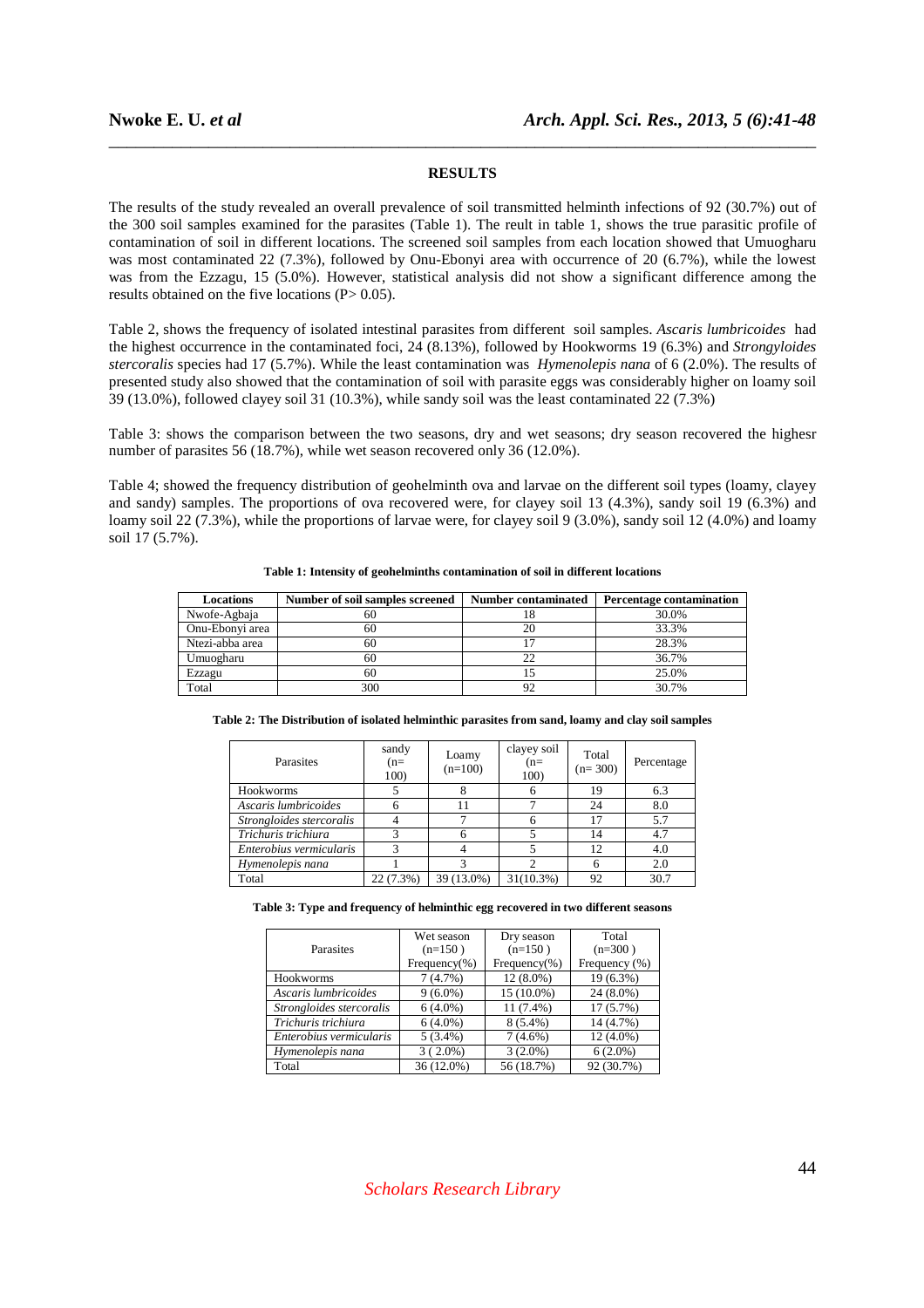| Samples $(n=300)$ | Ova(%)     | Larvae $(\%)$ |
|-------------------|------------|---------------|
| Clayey            | 13 (4.3%)  | $9(3.0\%)$    |
| Sandy             | 19 (6.3%)  | $12(4.0\%)$   |
| Loamv             | 22 (7.3%)  | $17(5.7\%)$   |
| Total             | 54 (18.0%) | 38 (12.7%)    |

\_\_\_\_\_\_\_\_\_\_\_\_\_\_\_\_\_\_\_\_\_\_\_\_\_\_\_\_\_\_\_\_\_\_\_\_\_\_\_\_\_\_\_\_\_\_\_\_\_\_\_\_\_\_\_\_\_\_\_\_\_\_\_\_\_\_\_\_\_\_\_\_\_\_\_\_\_\_

**Table 4: Frequency distribution of geohelminth ova and larvae on the different types, loamy, clayey and sandy soil samples** 

#### **DISCUSSION**

A total number of 300 samples of soil obtained from five different locations were examined geohelminthic parasites. Out of the 300 samples, 92 (30.7%) were positive for geohelminths. Six different types of parasites were isolated from samples collected from these locations. These include Hookworms, *Ascaris lumbricoides, Strongyloides stercoralis, Trichuris trichiura, Enterobius vermicularis* and *Hymenolepis nana*.

The reults in table 1, showed parasitic profile of contamination of soil in different locations. Umuogharu was most contaminated 22 (7.3%), followed by Onu-Ebonyi area with occurrence of 20 (6.7%), while the lowest was from the Ezzagu, 15 (5.0%). The results showed that statistical analysis did not show a significant difference among the results obtained on the five locations  $(P> 0.05)$ .

The results obtained in the present studies has also shown that geohelminth ova and larvae are commonly found on farmlands in some parts of Ebonyi State, South-East of Nigeria. The detection of helminthic ova/ larvae on the five studied areas has a significant public health implication to many who have close contact with the soil (7). This is of great importance in health of many populations in third world countries where illiteracy, poverty and associated poor environmental sanitation practices have been implicated in the heavy burden of helminthiasis, (34 and 39). Nigeria like other developing countries is faced with the dilemma of inadequate disposal of excreta-related human waste discharged into the environment. Thus, the area of this study in rural farming communities of Ebonyi State, it has been a routine practice defecating on open fields and farmlands thereby giving a stable soil contamination with parasite eggs and larvae throughout the year as it concerns open and indiscriminate defecation.

This study has shown the potential risk of contracting helminthic ova and larvae through ingestion of unwashed, raw/uncooked fruits and vegetables obtained from these farmlands (10). Specific occupations and behaviours influence the prevalence and intensity of soil transmitted helminth infections. Engagement in agricultural pursuits remains a common denominator for human hookworm infection. Heavy infections in Sichuan Province, China and in Vietnam, for instance, are attributed to widespread use of faeces as night-soil fertilizer (19 and 18), whereas in other parts of Asia (e.g., Hainan) 15 and other parts of the world, high rates of hookworm occur despite the absence of night-soil use. Hookworm has been noted to target families who are involved with agricultural pursuits, (17). It may not be wrong to say that the hygienic status of individuals influence the infection rate in area where toilet facilities are inadequate. The contamination might have resulted from rain splashes, irrigation or river flush of contaminated soil during heavy rain-fall which deposit contaminated soil on the surface of leaves of vegetables, (41 and 2). It is also possible that the soil moisture must have favoured contamination of the areas and the survival of the parasites. In each of these areas, the soil ecology was very suitable with a lot of organic matter that ensure the survival of geohelminth eggs and larvae. As long as ecological conditions are favourable in the contaminated foci, the larvae of hookworm and *Strongyloides stercoralis* remain quiescent in the moisture films of contaminated soils until contact with suitable host is made where it penetrate through the skin or remain viable on leaf surface of lowgrowing vegetation which are common features of the study areas, (38, 18 and 3). These environmental conditions which were observed during this study included inadequate sanitation, poor hygiene, untreated farmlands which previous workers (1 and 22) had observed in their studies. The presence of economic trees such as plantains, bananas, raffia palms, paw-paw and local pears provide cover for defaecating humans and developing larvae and eggs of geohelminths, therefore, making such environments conducive for the transmission of geohelminths (3). Plantation-style agriculture is a particular set-up for endemic hookworm infection (35).

The result of table 2 shows the frequency of isolated helminthic ova and larvae from different soil types. *Ascaris lumbricoides* has the highest contamination of 24 (8.0%) followed by Hookworm species of 19 (6.3%); while the least contamination was *Hymenolepis nana* of 6 (2.0%). The prevalence of ascariasis as the most common infection in this and other studies in Southern Nigeria has been observed (30; 5; 25; 29 and 31). *A. lumbricoides* eggs are very resistant to harsh environmental conditions and air-borne. They may account for the ubiquitous nature of egg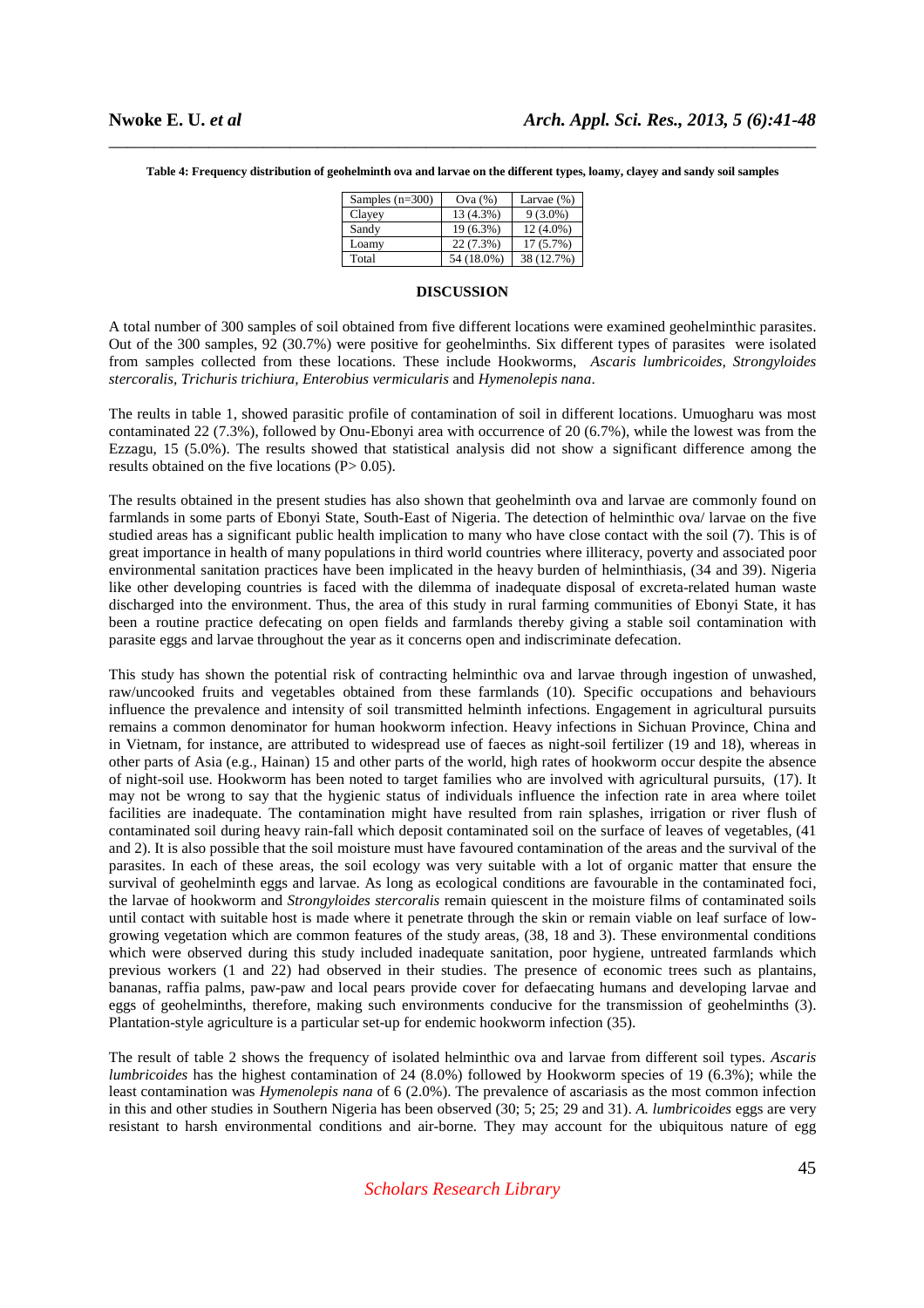distributions and hence very high prevalence in all the age groups,  $(33; 14; 37$  and 7). Hookworm contamination was the second most prevalent STH in this study with a value of 19 (6.3%). In some regions where marked rainy and dry seasons occur, hookworm transmission rates are higher during the former (26 and 36).

\_\_\_\_\_\_\_\_\_\_\_\_\_\_\_\_\_\_\_\_\_\_\_\_\_\_\_\_\_\_\_\_\_\_\_\_\_\_\_\_\_\_\_\_\_\_\_\_\_\_\_\_\_\_\_\_\_\_\_\_\_\_\_\_\_\_\_\_\_\_\_\_\_\_\_\_\_\_

 The larvae of hookworm are capable of vertical migration up and down in the contaminated soil, depending on the moisture suction and temperature. It has been reported that under favourable ecological conditions, larvae of hookworm can survive for a period of three weeks (21 days) and still remain infective (36 and 3).

Changing environmental conditions, specifically deforestation and subsequent silting of local rivers may cause deposition of sandy loam top soils and increased soil moisture that might promote the emergence of endemic hookworm (24). Unlike *Ascaris* and *Trichuris* eggs, hookworm eggs hatch in the soil and give rise to first-stage larvae, which moult to infective larval stages only under precise conditions. Egg development in the soil is dependent upon a number of factors including temperature (optimal development at 20-30 C), and adequate shade and moisture (23).

Table 3: shows the comparison between the two seasons, dry and wet seasons; dry season recovered the highesr number of parasites 56 (18.7%), while wet season recovered only 36 (12.0%). The table 3 indicated that incidence of *Ascaris lumbricoides* had highest occurrence among other species encountered. The result showed that dry season is favourable for development of *Ascaris lumbricoides.* The results corroborated with the findings of previous workers in terms of the species of parasites encountered by rural populations in Nigeria, (13). In some endemic areas, soiltransmitted helminth infections exhibit marked seasonality (12). The infective stages of *Ascaris*-*Trichuris* are embryonated eggs having enormous capacity for withstanding the environmental extremes of urban environments. Contained within the inner layer of *Ascaris* eggs is an unsaponifiable lipid known as ascaroside, which confers many of its hardy properties (4). A study of the prevalence of helminth infections along the coastal plains of South Africa found transmission of *A. lumbricoides* to correlate with variables based on annual data, particularly rainfall and temperature (4).

The results in table 4 showed the frequency distribution of geohelminth ova and larvae on the different soil types, loamy, clayey and sandy. However, the ova 54 (18.0%) showed wide range with the larvae 38 (12.7%) recovered. This could be that the eggs can survive long period and still remain infective. Viable *Ascaris* eggs have been recovered from soil samples for more than 10 years after having been first deposited (11). *Ascaris* eggs develop best in less permeable clay soils, with survivability increasing with their soil depth (11). Clay soils are believed to prevent egg dispersal by water (27). The vulnerability of Ascaris eggs to direct sunlight may account for part of this observation. Well-aerated, non-adhesive sandy soils (0.5 mm to 2 mm) are particularly conducive to promoting hookworm egg hatching, larval development, and larval migration (6). The additional presence of silt that contains microscopic and barely visible particles that provides optimal conditions. Such soil is sometimes known as 'sandy loam' (6).

The examinations showed that parasitological contaminated soil may be the source of contamination of cultivated vegetables and fruits. Vegetables and fruits contaminated with the eggs and larvae of parasitic roundworms may be the source of infestation of humans and animals, and create the risk of infection, not only of consumers, but also the hosts and holiday-makers visiting these farms. Although, the impact of shoes and other footwear on interrupting hookworm and other geohelminths transmission have probably been overestimated, given that *N. americanus*  infective larvae penetrate all aspects of the skin and *A. duodenale* larvae are orally infective, (7). The infection should be reduced by the deworming within period of three-six months. The introduction of stricter sanitary standards on all types of farms may decrease human morbidity due to hooknoses in Ebonyi State.

# **REFERENCES**

[1] Adebote, D. A., Balarabe, M. L. Kogi, E., Oniye, S. J. and Olorunsola, G. O. *Journal of Tropical Biosciences,*  **2004**, 4:81-88.

[2] Agbolade, O. M., Akinboye, D. O., Fajebe, O. T., Abolade, O. A. and Adebambo, A. A. *Tropical Biomedical,*  **2008**, *21*:15-22.

[3] Amadi, E. C. and Uttah, E. C. *Journal April, Science Environment and Manage,* **2010**, *14(2)*:61-64.

[4] Appleton, C.C., Maurihungirire, M., Gouws, E. *Annals of Tropical Medicine & Parasitology,***1999**, *93*: 859 – 868.

*Scholars Research Library*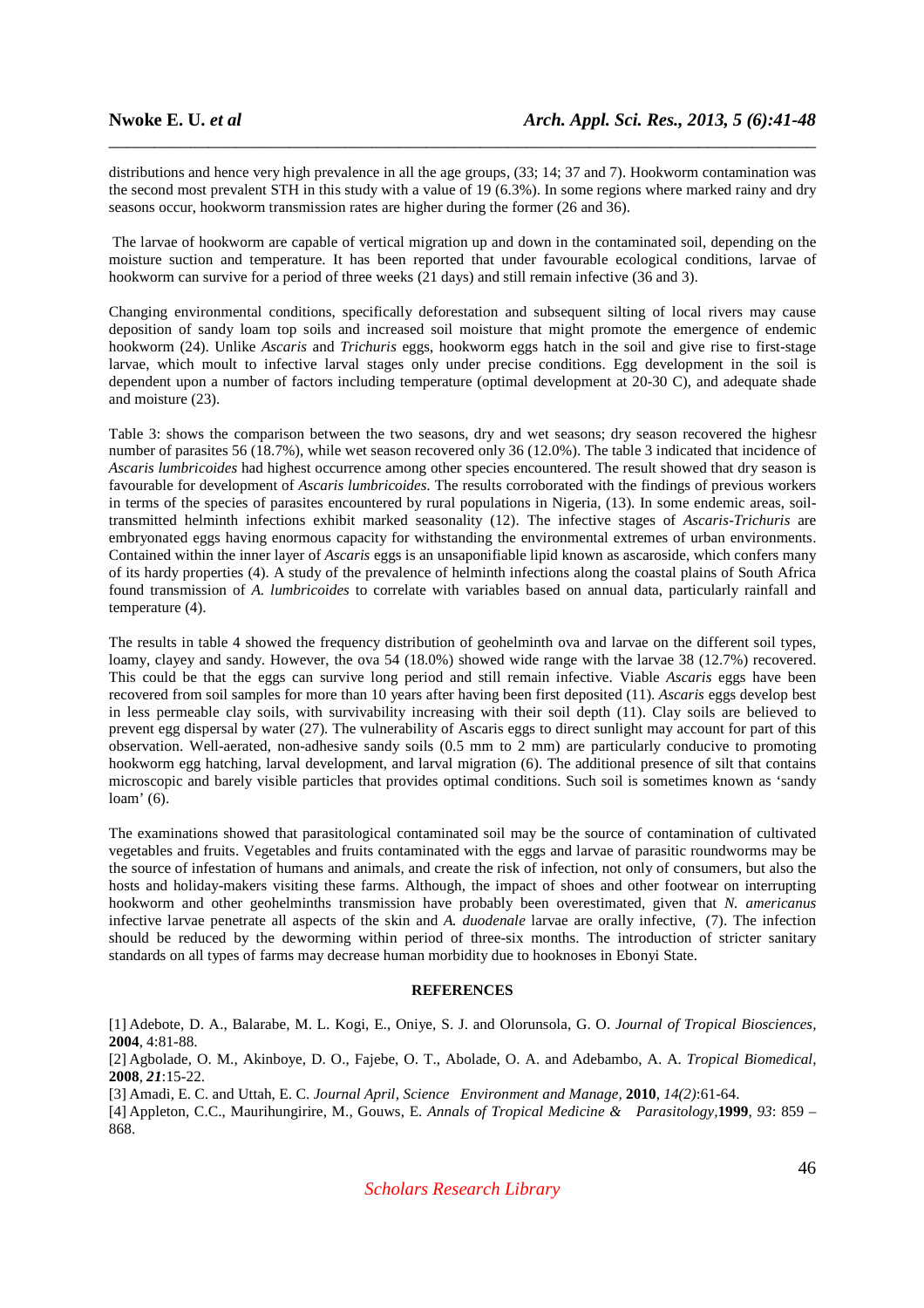[5] Asaolu, S. O., Holland, C. V., Jegede, J. O., Fraser, N. R., Stoddard, R. C. and Crompton, W. T. *Annals of Tropical Medicine and Parasitology,* **1992**, 86(30): 279- 287.

\_\_\_\_\_\_\_\_\_\_\_\_\_\_\_\_\_\_\_\_\_\_\_\_\_\_\_\_\_\_\_\_\_\_\_\_\_\_\_\_\_\_\_\_\_\_\_\_\_\_\_\_\_\_\_\_\_\_\_\_\_\_\_\_\_\_\_\_\_\_\_\_\_\_\_\_\_\_

[7] Bethony, J., Brooker, S., Albonico, M., Geiger, S. M., Loukas, A., Diemert, D. and Hotez, P. J. *Lancet,* **2006**, *36 (19521)*: 1521- 1532.

[8] Bundy, D. A. P. Epidemiology and Transmission of Intestinal Helminths. *In*: Enteric Infection 2, Intestinal Helminthes. Fartihng, M. J. G.; Keusch, G. T. Wakelin, D. (eds.) *Chapman and Hall Medical,* **1995**, *1*:5- 24.

[9] Cobb, N A. Estimating the nematode population of the soil. Agric. Téch Bur. P1. Ind.US. *Dept. of Agric.* **1920**, *No. 1*: 19-24.

[10]Cooper, E. *Trains. Resource Soc. Tropical Medical Hygiene,* **1991**, *85*: 168-170.

[11]Crompton, D.W.T. *Prevalence of ascariasis*. In: Ascariasis and its prevention and control; eds. Crompton, D.W.T., Nesheim, M.C. Pawlowski, Z.S. London, Taylor & Francis, **1989a**, pp. 45-69.

[12] Crompton, D.W.T. Biology of Ascaris lumbricoides. In: Ascariasis and its prevention and control; eds. Crompton, D.W.T., Nesheim MC, Pawlowski ZS. London, Taylor & Francis, **1989b**, pp. 9-44.

[13]Chukwuma, N. C., Ekejindu, I. M., Agbakoba, N. R., Ezeagwuna, D. A., Anaghalu, I. C. and Nwosu, D. C. The Prevalence and Risk Factors of Geohelminth Infections Among Primary School Children in Ebenebe town, Anambra State Nigeria. *Middle-East Journal Science Resource,* **2009**, *4(3)*: 211-215.

[14]De silva, N. R., Brooker, S., Hotez, P. J., Monthresor, A., Emgels, D. and Syviol, L. *Trends Parasitology,* **2003**, *19*: 547-551.

[15]Eneanya, C. I. and Njom, V. S. *Nigerian Journal of Parasitology,* **2003**, *24:*123*-*128*.*

[16]Fashuyi, S. A. *West African Medical Journal,* **1983**, *2*: 135-138.

[17]Hotez, P.J., Feng, Z., Xu, L.Q., Chen, M.G., Xiao, S.H., Liu, S.X., Blair, D., McManus, D.P., Davis, G.M. *Emerg. Infect. Dis.,* **1997**, *3*:303-310.

[18]Hotez, P. J., da Silva, N., Brooker, S. and Bethony, J. *Soil Transmitted Helminth Infections*: The Nature, Causes and Burden of the Condition. Working Paper No.3, Disease Control Priority Project. Behesda, Maryland: Fogarty International Centre, National Institute, **2003**, 458pp.

[19]Humphries, D.L., Stephenson L.S., Pearce, E.J., Dan, H.T., Khanh, L.T. *Trans. R. Soc. Trop Med. Hyg;* **1997**, *91*:518-20.

[20]Ilechukwu, C. G. A., Ilechukwu, G. C., Ibe, B. C., Ozumba, A. N., Ejiofor, O. S. And Emechebe, G. *Ebonyi Medical Journal,* **2008**, *7(1&2)*: 42-46.

[21]Kagei, N. *Asian Parasite Control,* **1983**, *11*:27-46.

[22]Kłapeć, T. and Borecka, A. *Annals of Agricultural and Environmental Medicine* **2012***, Vol 19(3)*: 421-425.

[23]Komiya, Y. and Yasuraoka, Y *Prog. Med. Parasitol. Japan;* **1966**, *3*:4-114.

[24]Lilley, B. Lammie, P., Dickerson, J., Eberhard, M. *Emerg Infect Dis;* **1997**, *3*:391-3.

[25]Mafiana, C.F., M.B., Sodipe and B.I.& Koleoso, *Helminthologia,* **1998**, 35: 203–8

[26]Mark, D.L. *J Parasitol;* **1975**, *61*;484-8.

[27]Mizgajska, H. *Acta Parasitologia* **1993**, *38*: 170– 174.

[28]Ndamukong, K. j., Ayuk, M. A., Dinga, J. S., Akenji, T. N. and Ndifordw, V. A. *African Journal of Health Science,* **2000**, *7 (3-4)*: 103-106.

[29]Nworgu, O.C., J. Okeibunor, E. Madu, U.O. Amazigo and O. Evans, *Trop. Med. Int. Health,* **1998**, 3: 841–9.

[30]Ogbe, M. G., and Odudu, L. A. *The Nigerian Journal of Parasitology,* **1988**-**1990**, 9-11: 95-106.

[31]Ogbe, M. G., Edet, E. E., and Isichei, M. N. *Nigerian Journal of Parasitology,* **2002** 23:3-10.

[32]Olsen, A. *Acta Tropics,* **2003**, *86***:**255– 66.

[33]Orlande; D. A., Clu, D. M. T., Bier, J. W. and Jackson G. J. Parasites and Food Supply. *Food Techonology,*  **2002**, *56 (4***)**: 72-81.

[34]Oyerinde, J. P. O. *Essentials of tropical Medical Parasitology*. 2nd Ed. University of Lagos Press Nigeria, **1999**, 334pp.

[35]Sorensen, E., Ismai,l M., Amarasinghe, D. K. C., Hettiarachchi, I., Dassenaieke, T. C. *Ceylon Medical Journal,*  **1996**, *41*: 37– 41.

[36]Udonsi, J.K., Nwosu, A.B., Anya, A.O. *Z. Parasitenkd;* **1980**, *63*; 251-9.

[37]Ukpai. O. M. and Ugwu, C.O. *Nigeria Journal of Parasitology,* **2003**, *240*:129-136.

[38]Vince, J. *Helminthiasis*. *In*: Stanfield, P., Brueton, M., Chan, M., Parkin, M. and Waterson, T. (eds.) Diseases of Children in the Subtropics and Tropics. London: Blackwell Scientific Publications, **1991**, 789pp.

[39]Wagbatsoma, U. A. and Aisien, M. B. *Nigeria Journal of Parasitology,* **2000**, *113*: 87-95.

<sup>[6]</sup> Beaver, P. C. *Health Laboratory Science,* **1975**, *12*: 116-125.